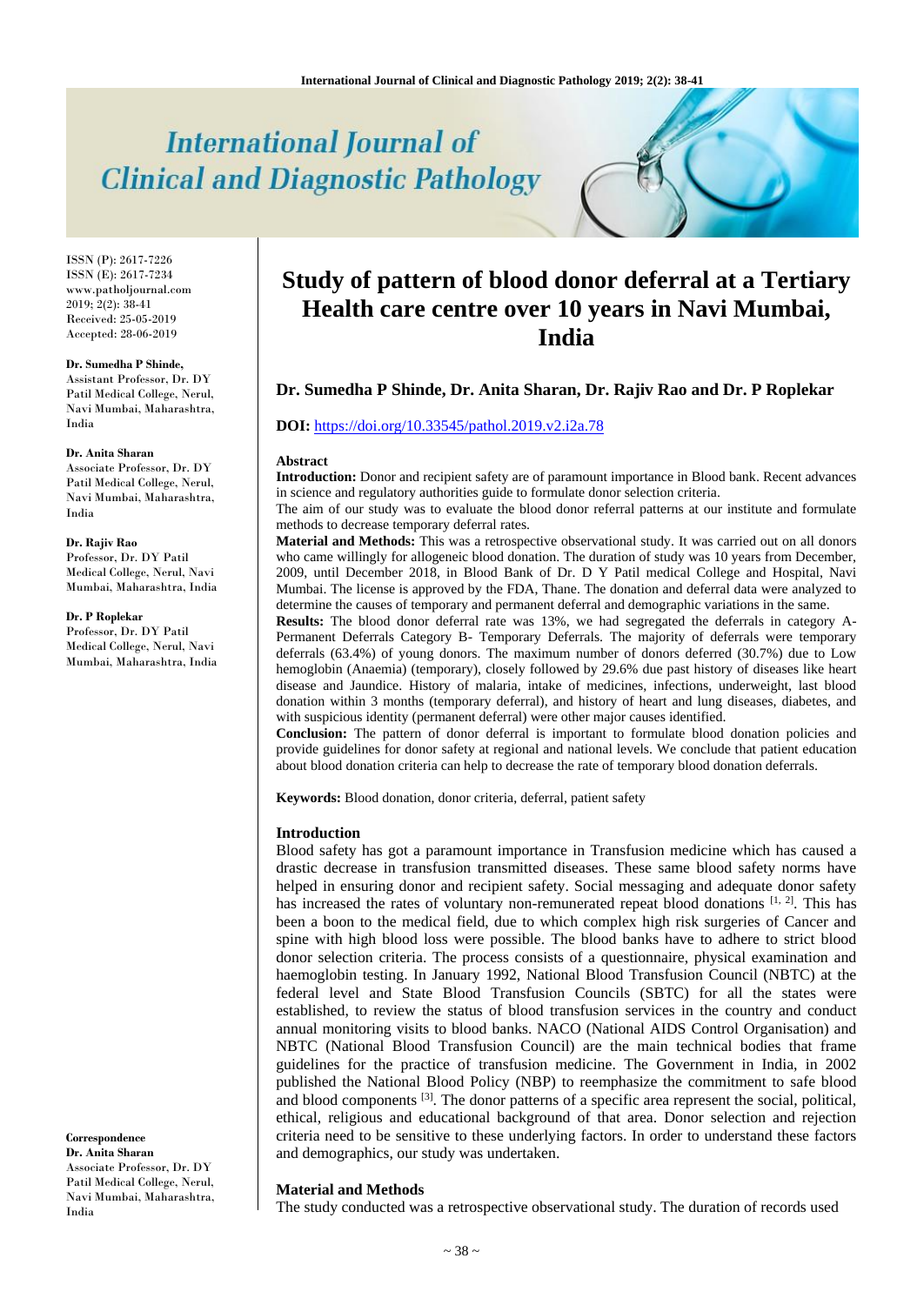for study are from February 2009 to February 2019 (11 years). The records were accessed from Blood bank department of Dr. D Y Patil Medical College and Hospital, Nerul, Navi Mumbai. The potential blood donors who presented to blood bank or outdoor camps were included in

the study. Blood donor deferrals were studied in detail. These were divided into Category A-Permanent Deferral and Category B- Temporary Deferrals.

# **Results**

**Table 1:** Master chart of donor deferral pattern in 10 years. Permanent Deferral- High BP and Diseases. Rest all are Temporary Deferrals

| Year                      | <b>High</b><br><b>BP</b> | <b>Diseases</b> | <b>High</b><br><b>BP</b> | Low<br><b>BP</b> | Low<br>Weight  | <b>Under</b><br>Age | On<br>Meds | <b>Alcoholic</b><br>smoker | <b>Surgery</b> Sleep |     | <b>Tattoo</b><br>piercing | <b>Total</b><br>deferrals | total<br>donors | Percentage of<br>deferrals |
|---------------------------|--------------------------|-----------------|--------------------------|------------------|----------------|---------------------|------------|----------------------------|----------------------|-----|---------------------------|---------------------------|-----------------|----------------------------|
| 2009                      | 26                       | 142             | 128                      | 32               | 13             | 8                   | 34         | 43                         | 11                   | 26  | 6                         | 469                       | 3261            | 14.38                      |
| 2010                      | 35                       | 171             | 173                      | 28               | 25             | 13                  | 45         | 26                         | 6                    | 12  | 12                        | 546                       | 3345            | 16.32                      |
| 2011                      | 32                       | 112             | 152                      | 24               | 19             | 14                  | 32         | 28                         | 12                   | 22  | 11                        | 458                       | 3245            | 14.11                      |
| 2012                      | 34                       | 114             | 133                      | 32               | 21             | 12                  | 42         | 34                         | 9                    | 17  | 16                        | 464                       | 2971            | 15.62                      |
| 2013                      | 31                       | 172             | 143                      | 14               | 12             | 7                   | 36         | 14                         | $\overline{2}$       | 6   | 10                        | 447                       | 3121            | 14.32                      |
| 2014                      | 25                       | 124             | 131                      | 11               | 11             | 5                   | 32         | 7                          | $\overline{0}$       | 9   | 4                         | 359                       | 3667            | 9.79                       |
| 2015                      | 22                       | 134             | 129                      | 22               | $\overline{2}$ | $\overline{4}$      | 25         | 22                         | 3                    | 6   | 5                         | 374                       | 3782            | 9.89                       |
| 2016                      | 34                       | 141             | 152                      | 38               | 32             | 17                  | 36         | 49                         | 12                   | 23  | 17                        | 551                       | 3876            | 14.22                      |
| 2017                      | 32                       | 84              | 128                      | 15               | 19             | 4                   | 43         | 22                         | 10                   | 17  | 8                         | 382                       | 3762            | 10.15                      |
| 2018                      | 45                       | 152             | 133                      | 22               | 11             | 8                   | 41         | 41                         | 8                    | 30  | 9                         | 500                       | 3892            | 12.85                      |
| 2019                      | 36                       | 148             | 147                      | 32               | 16             | $\mathcal{I}$       | 39         | 35                         | 11                   | 12  | 15                        | 498                       | 3923            | 12.69                      |
| Total                     | 352                      | 1494            | 1549                     | 270              | 181            | 99                  | 405        | 321                        | 84                   | 180 | 113                       | 5048                      | 38845           | 13.00                      |
| Average                   | 35.2                     | 149.4           | 154.9                    | 27               | 18.1           | 9.9                 | 40.5       | 32.1                       | 8.4                  | 18  | 11.3                      | 504.8                     | 3884.5          |                            |
| Maximum                   | 45                       | 172             | 173                      | 38               | 32             | 17                  | 45         | 49                         | 12                   | 30  | 17                        | 551                       | 3923            |                            |
| Minimum                   | 22                       | 84              | 128                      | 11               | 2              | $\overline{4}$      | 25         |                            | $\Omega$             | 6   | 4                         | 359                       | 2971            |                            |
| Ranking                   | 4th                      | 2nd             | 1st                      | 6th              | 7th            | 10th                | 3rd        | 5th                        | 11th                 | 8th | 9th                       |                           |                 |                            |
| Percentage of<br>Deferral | 7.0                      | 29.6            | 30.7                     | 5.3              | 3.6            | 2.0                 | 8.0        | 6.4                        | 1.7                  | 3.6 | 2.2                       | 13.0                      |                 |                            |

Chart 1: Master chart of donor deferral pattern in 10 years. Note Permanent Deferral- High BP and Diseases. Rest all are Temporary Deferrals.

The total number of potential donors in the past 10 years was 38845. In those donors the number of donors deferred were 5048. The top two reasons of blood donor deferrals was low haemoglobin (Temporary deferral) and previous disease history (permanent deferral). The total blood donor deferral rate on the higher side upto 13%. The majority of deferrals were of temporary type (63.4%). High BP and patients on medicines constitute about 7% and 8% of the total deferrals. The maximum number of donors deferred

(30.7%) due to Low hemoglobin (Anaemia) (temporary), closely followed by 29.6% due past history of diseases like heart disease and Jaundice. History of malaria, intake of medicines, infections, underweight, last blood donation within 3 months (temporary deferral), and history of heart and lung diseases, diabetes, and with suspicious identity (permanent deferral) were other major causes identified. The data also shows a dip in deferral rates to approximately 9% in 2014 and 2015. There has been an increase in the total number of donors by about 600 to 800 donors from the year of 2014.



**Fig 1:** Total number of deferrals due to various reasons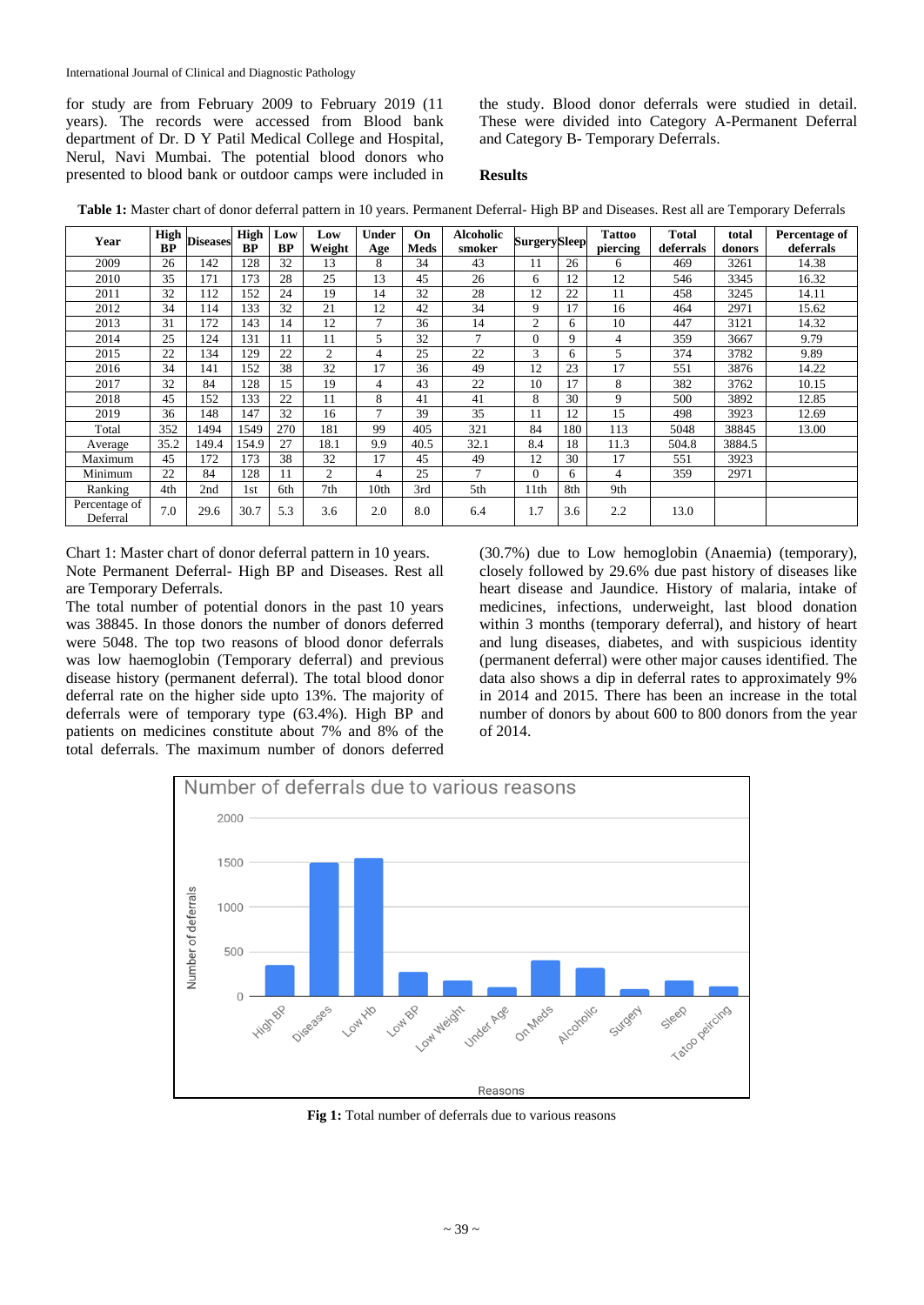

**Fig 2:** Total percentage of deferrals over the past 10 years.



**Fig 3:** Total number of Donors over the past 10 years.

# **Discussion**

Donor deferral rates gives a serious insight in the efforts which could improve patient safety. Also these statistics help in recruitment and retaining of voluntary nonremunerated blood donors on a regular basis. On the contrary, donor deferral also causes increase in shortage of blood in blood bank. It consumes manpower and valuable time of blood bank [4]. Geographical variation in these deferral rates emphasizes the fact that the effort to enroll more successful donors needs tailor-made efforts for different regions [5].

IN our study the rate of blood donor deferral is high compared to other regions published earlier. Sundar P *et al*. in their study have shown a low deferral rate of approximately 5%. The most common cause of deferral in their study was jaundice <sup>[6]</sup>. In our study most common cause was anaemia (28%). One of the main reasons may be due to poor nutrition and high number of diseases (mostly preventable infective like hepatitis) in our population. The varied rates of donor deferral is attributed to different

selection criteria, high endemicity of diseases and religious and superstitious beliefs. [7] Agnihotri *et al*. in their studies have shown that most common cause of deferral was low hemoglobin. THeir study also showed related donors have lower deferral rates than voluntary donors [8] . Shah *et al*. had seen that 31.20% of deferred donors came to donate again, in which 27% qualified for donation. This shows that temporary deferred donor need special counselling and guidance, which can help them to successfully qualify for donation in later date [7] . The efforts to explain the reason of deferral is important. This improves the compliance of donors and help to keep the rates of them coming again for donation high  $[7, 9]$ . Repeat donors are the main lifeline for successful blood bank. Effort to improve their hemoglobin levels helps to retain repeat donors [10, 11].

Raising general awareness will increase the number of voluntary non-remunerated blood donors. But, due to decrease the rate of deferrals, donor education about the causes of donor deferrals is important. Cases of permanent donor deferrals have to be counselled about their inability of